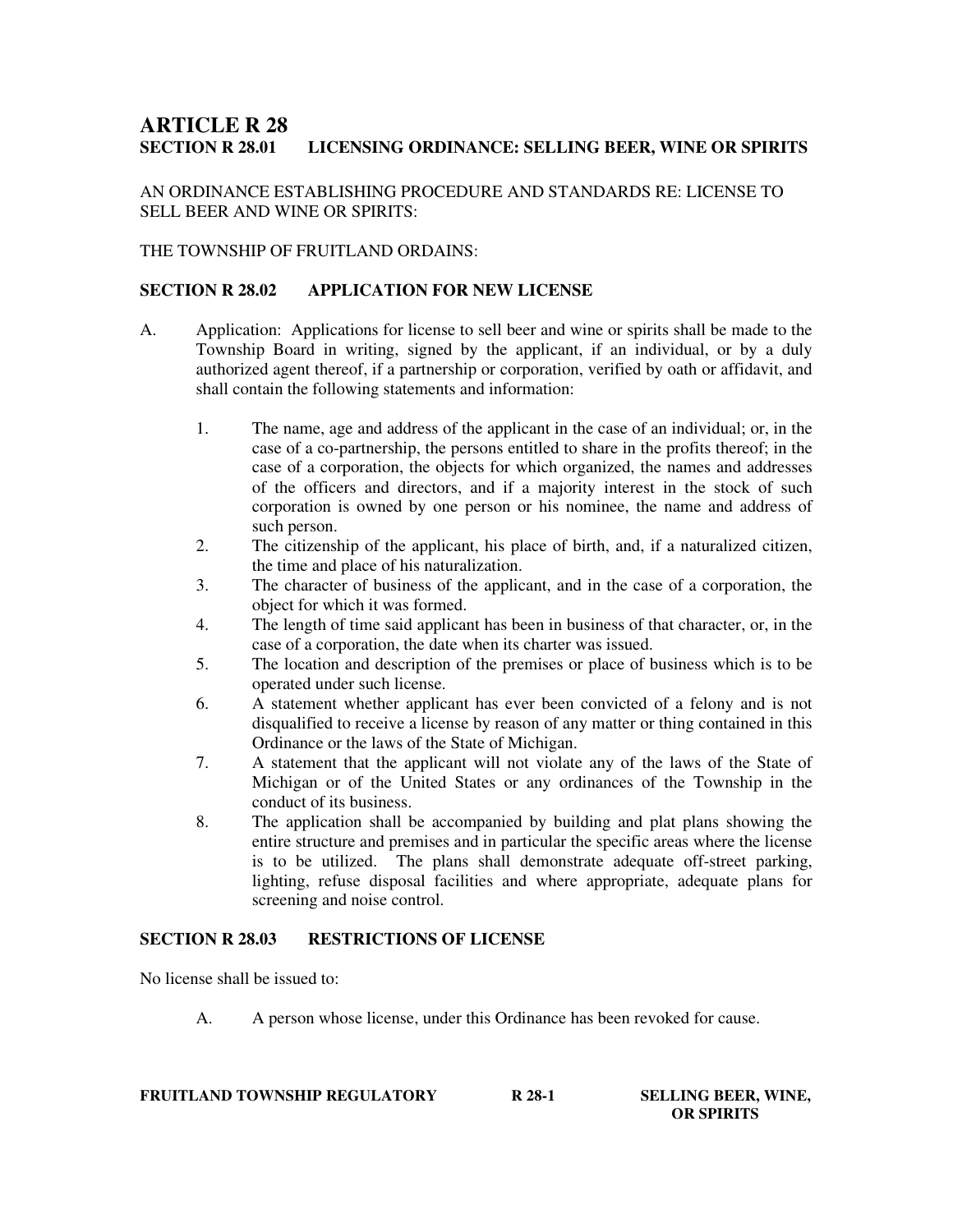- B. A person who, at the time of application or renewal of any license issued hereunder, would not be eligible for such license upon a first application.
- C. A co-partnership, unless all of the members of such co-partnership shall qualify to obtain a license.
- D. A corporation, if any officer, manager or director thereof, or a stock owner or stockholders owning in the aggregate more than five (5) percent of the stock of such corporation would not be eligible to receive a license hereunder for any reason.
- E. A person whose place of business is conducted by a manager or agent unless such manager or agent possesses the same qualifications required of the licensee.
- F. A person who has been convicted of a violation of any federal or state law concerning the manufacturer, possession or sale of alcoholic liquor.
- G. For premises where there exists a violation of the applicable Building, Electrical, Mechanical, Plumbing or Fire Codes, applicable zoning regulations or applicable public health regulations.
- H. For any premises unless the sale of beer, wine or spirits is shown to be incidental and subordinate to other permitted business uses upon the site, such as but not limited to food sales, motel operations, or recreational activities.
- I. For premises where it determined by a majority of the Board that the premises do not or will not reasonably soon after commencement of operation have adequate off-street parking, lighting, refuse disposal facilities, screening, noise, or nuisance control.
- J. Where the Board determines, by majority vote, that the proposed location is inappropriate considering the desirability of establishing a location in developed commercial areas, in preference to isolated undeveloped areas; the attitude of adjacent residents and property owners; traffic safety; accessibility to the site from abutting roads; capability of abutting roads to accommodate the commercial activity; distance from public or private schools for minors; proximity of the inconsistent zoning classification; and accessibility from primary roads or state highways.

# **SECTION R 28.04 TERM OF LICENSE**

Approval of a license shall be for a period as fixed by the Michigan Liquor Control Commission following issuance. Approval of a license shall be with the understanding that any necessary remodeling of new construction for the use of the license shall be commenced within six (6) months of the action of the Township Board or the Michigan Liquor Control Commission approving such license whichever last occurs. Any unusual delay in the completion of such remodeling or construction may subject the license to revocation.

 **OR SPIRITS**

#### **FRUITLAND TOWNSHIP REGULATORY R 28-2 SELLING BEER, WINE,**

**SECTION R 28.05 LICENSE HEARING**